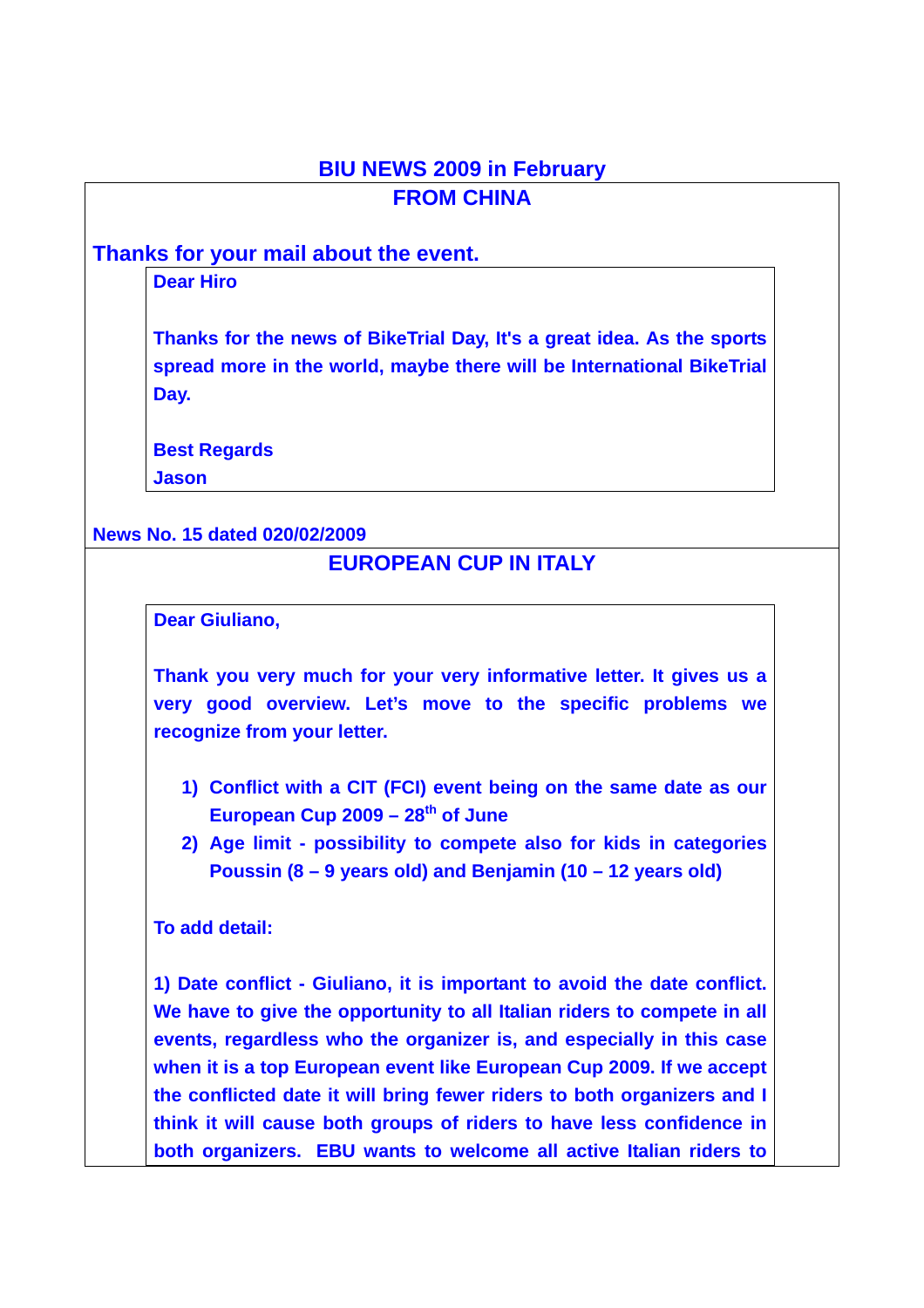**the European Cup 2009 if possible and meet European competitors and BikeTrial friends.** 

**Please begin as soon as possible to have a dialog with CIT (FCI) to find a way to avoid this conflict. Possible solutions are:** 

- **a) CIT changes its event to another week or to cancel it because an international event should have priority over a local one. We published in November our notice of the European Cup 2009 for the 28th of June.**
- **b) EBU can change the date only by one day, i.e. from 28 June to 27 June (Saturday).**
- **c) To join both these events in one location/one organizer so that there will be organized in one competition a common Italian championship of CIT and UISP together. It would be recognized by EBU as the European Cup and open to riders from all countries. This competition has to be ridden according to BIU rules! The organizer of this event should be your very well experienced club.**

**2) Age limit - EBU has to organize the European Cup 2009 according to BIU rules. The Italian round is one of a 3-round series (France and England are the other two) and has to be officially organized in all categories according to BIU rules (this means the inclusion of Poussin and Benjamin categories, as well as girls of all ages in the Femina category). Giuliano, would it be possible for there to be an exception regarding our age categories for this international event? The argument for you is that if the lower age limits are not permitted Italy will probably not be included in the European Cup series. The right strategy for your negotiations with CONI has to be decided by you. I believe it will be somewhat difficult and certainly increase your work load, and I am sorry for that. But it is very exciting that Italy is a member of EBU and this is a wonderful opportunity. If you are able**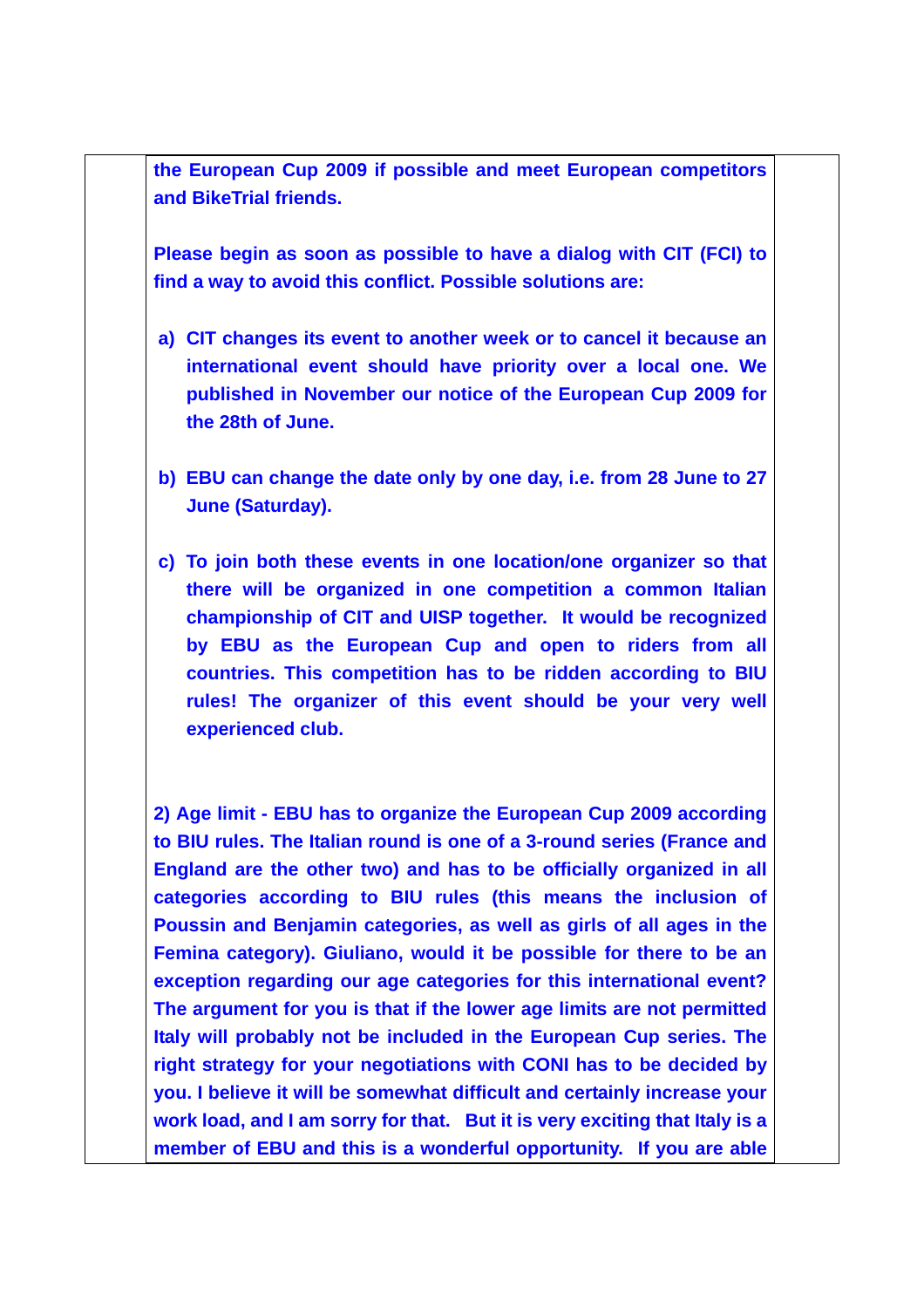**to do it, you will be giving Italy a real role in the international BikeTrial community and be giving more Italian riders the opportunity to compete in international events. Everyone will benefit. As I said, it will perhaps be difficult, but I have the utmost confidence in you and you know I will give you whatever support is necessary. Please keep me informed and don't hesitate to call or write me immediately for any assistance I can lend.** 

**Best regards,** 

**Libor Musil** 

**Dear Libor,** 

**I've known the BikeTrial since 1984, when it was called Trial Sin. At that time a close friend of mine took part three times in the Italian Championship, which was organized by the Italian Motorcycle Federation (FMI – Federazione Motociclistica Italiana) following the BIU rules. He won the title of Italian Champion in the Junior Category. I never took part in those races, but I did motorcycle Trial races and I still do. In 1989 there was a World race at Milan. The year after the Italian Cycling Federation (FCI – Federazione Ciclistica Italiana) took over and three years later everything disappeared. In 2001 Massimo Iacoponi, Mauro Moioli and more friends restored a Championship with the BIU rules supported by the UISP (Italian Union Popular Sports). Our BIU movement refers to this Championship. In 2005 the BikeTrial FCI with UCI rules started again their activities and now they're going on by our side. FCI has been recruiting their athlets from our group, especially since 2008 when the Italian Trial Track (CIT – Circuito Italiano Trial) was born. The Italian Championship FCI consists of an only race, the CIT is made of 8 different competitions instead. The Italian Championship UISP – BIU will have 9 races, all valid for the classification. Unfortunately one of the CIT races will take place on June 28th, the very same day of our European Cup. There will be less Italian bikers than usual, but I hope there will be lots of foreigners. We'll try to come to Brezova on May 9th. As I said the European Cup is going to be an important event. I'll do my best to**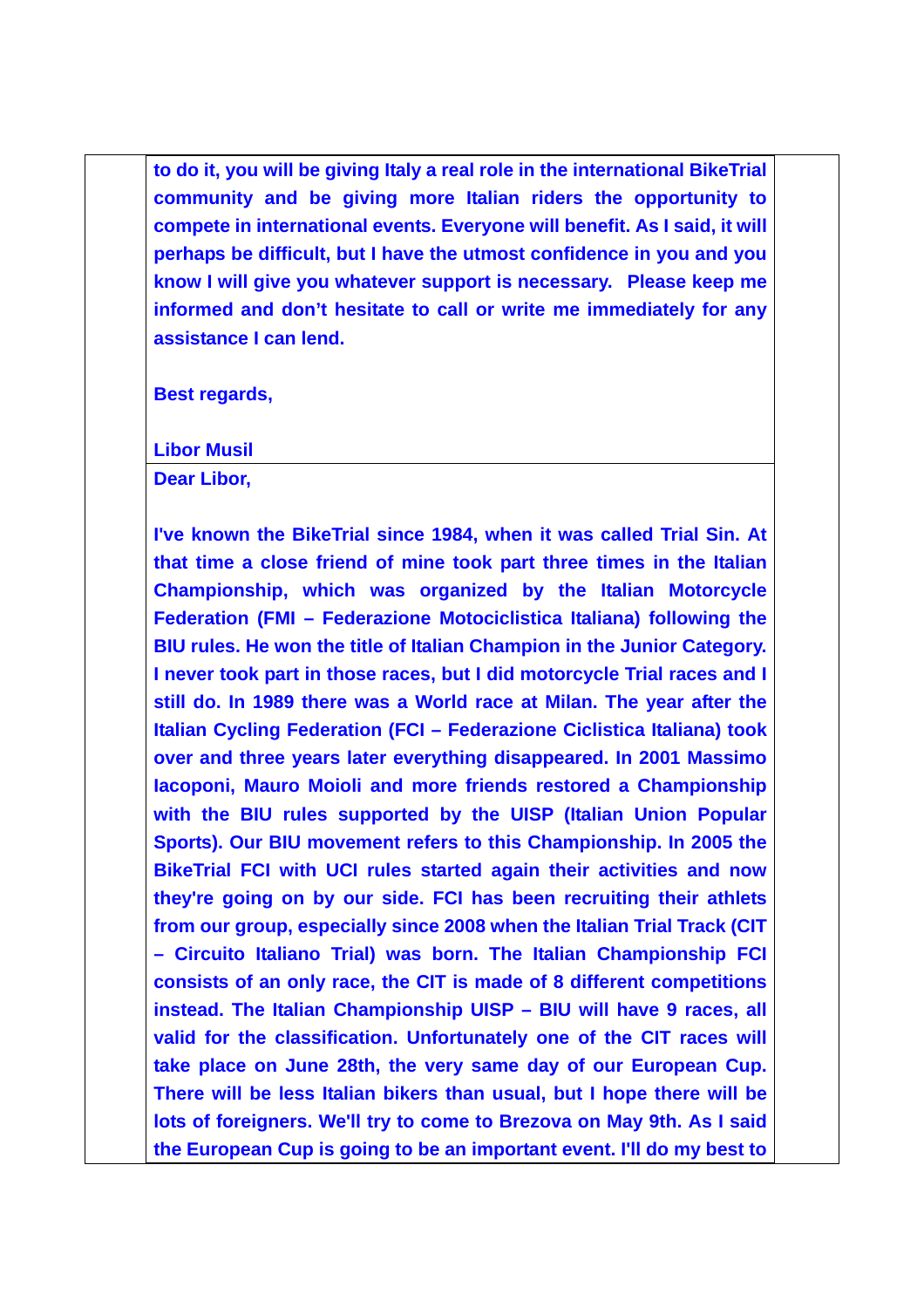**organize it as my Club is in charge of it. My Club is called ASD Dynamic Trial (ASD means Sport Amateur Association). Please visit our website www.dynamictrial.it Massimo Iacoponi is the most representative person of BikeTrial Italy. In fact the Championship exists thanks to him. He ran in road-racing races and in 2001 he started organizing the BikeTrial Championship. Moreover he is the UISP National Coordinator of BikeTrial. I constantly cooperate with him. UISP is a Sport Institution and it is acknowledged by the CONI (Italian Olympic Committee). In Italy if you want to do any competitive sports you need to be a registered member of a Club, which must join an Institution acknowledged by the CONI. So all the Clubs UISP whose athletes enter competitions must join UISP. I know it sounds complicated, but Italy is the country of bureaucracy! Every athlete must pass a specific medical check (in order to certify their ability to do competitive sports) in a specialized centre entitled to it by the Ministry of Health. The health certificate is valid 365 days and it costs about € 50,00. If you join UISP you'll have an insurance against accidents during races and training. The medical expenses are paid by the State, in fact in Italy treatment is free. CONI sends the Ministry of Health a list of the starting ages for competitive sports. BikeTrial is not on the list so it is considered like the traditional cycling. In Italy you need to be at least 13 years old to start competitive cycling. This is a problem because our guys under that age can't be in classifications or get the champion title. In the past we sometimes didn't respect this rule, but we discussed very much about that and we decided that in 2009 the Italian category "Benjamin" won't be competitive. Classifications will be according to the order of registration instead of result. The prizes will be the same for everybody. I spoke directly to the Coni Medical Sport Centre in Rome to find a solution. They understood but couldn't solve the problem, because the list was revised in May 2008 and they won't revise it again for some years. If we don't respect this rule there might be serious consequences (especially in case of accidents) for the race organizer, who in Italy is also the president of the club. It's all for now, even though I would have much more to say, I'll do it in my next letters. I'd be glad to see your name among those registered in our**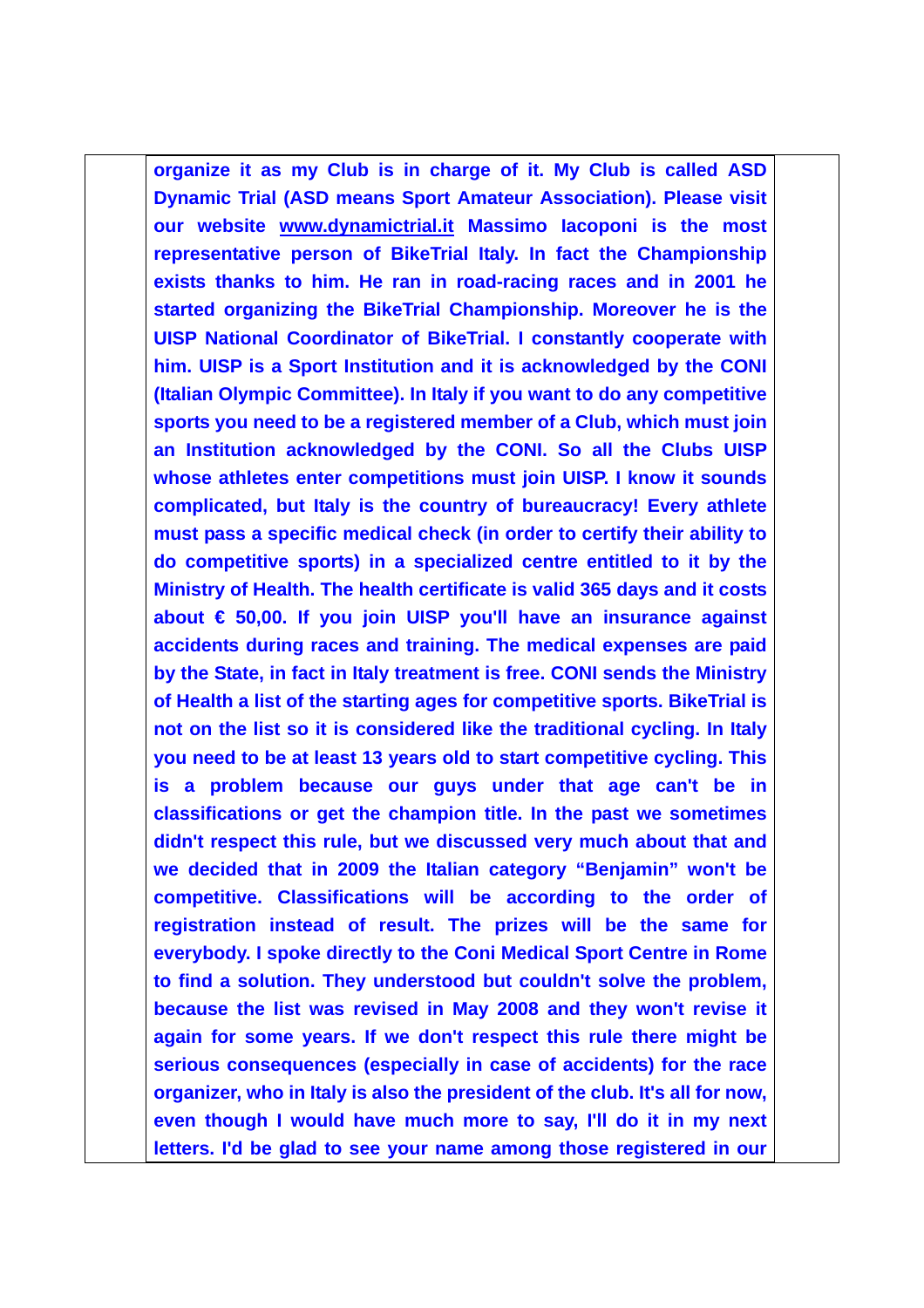**website. I personally take care of it and it represents our movement. We would be proud of having you among us. Have a look at www.biketrialitalia.it and try to register yourself, then follow the instructions. It's easy: you'll get immediately an e-mail at the address you had inserted and you'll need to link to end up the process. You will have nothing in change but you will give us the pleasure to read your name among the members. It is our official website. I'll talk to you soon. Bye** 

**Giuliano Gualeni. This letter was translated by Sonia.** 

### **News No. 14 dated 020/02/2009**

### **A NEW BIKETRIAL EVENT IN JAPAN**

I have been to Tokyo for one meeting with BJU and Mr. Makoto Sugitani from a Trial magazine on 17/February. Now I am in a new project to make an event with a new concept for the promotion of Biketrial that will be held on 22/March in Kyoto (at Kameoka Trial park). We have over 100 Biketrial events in a year in Japan. They are competitions and schools for the riders who already got their bikes (of course) but there is no Biketrial event for the people without bikes (of course). To promote our sport, to supply a fun experience and to get license holders in the future… we have decided to make a competition for the people who still do not have Biketrial bikes yet. The targets are people like…moto riders or readers of magazine, or having interest but no opportunity to start, or not decide buying bikes yet. We are trying to get absolutely new people to our sport. The idea as follows:

Participants must bring helmets (any types), groves (any types) and shoes with sport clothing only. We will prepare bikes. We will use bikes of MONTY, GIANT and one another brand this time. Because those brands paid entry fee (500 USD) of CONSTRUCTOR for 2009 NBC (this year, we got 3 brands and collected 1,500 USD from them. This will be a help of budget for our sport promotion). So we gave the right only to the brands which supporting BJU. In the near future (2010 or 2011), we are planning to set a rule that all brands must be official sponsor of BJU to get the right to be used their bikes for NBC. Very important!!!

We will make riding school (Hiro will do the school and make sections) before start the competition. Then, we will make some groups (5 riders with an assistant in 1 group) and they will go around sections by walking without bikes. 6 sections x 2 laps. The participants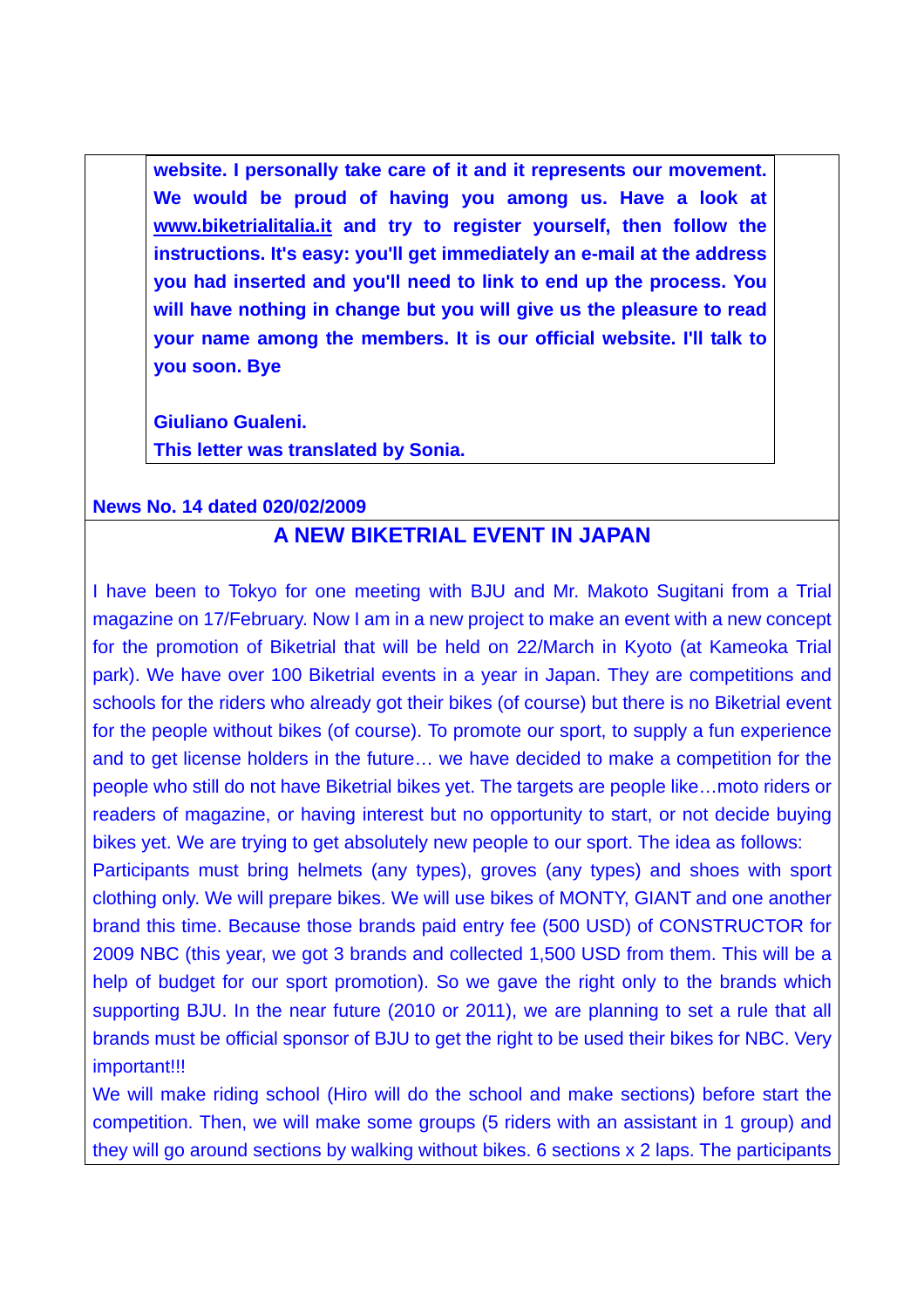must use the bikes set at each section. For an example, section 1, MONTY and section 2, GIANT. We think that the participants also can use this opportunity to test different bikes of those brands before buying. We hope it helps the promotion of those brands which supporting us. Entry fee of this event is 50 USD per rider. That is including an entrance fee of the park and insurance. The name of the event is "BIKETRIAL DAY". Why don't you try this kind of event in your country?

News No. 13 dated 018/02/2009

### **UK MATTER**

Dear Hiro,

I am sending you copy of my letter to participants of AGM in UK which hold on Saturday last weekend. I created this letter after Brian's resignation. I am still waiting for news from the AGM. Keep in touch,

Libor

Slavkov u Brna 13<sup>th</sup> of February, 2009

Dear friends of BikeTrial, members of British BikeTrial Committee, and ACU members, Two days ago I received an announcement from Brian Matthews that he and his wonderful wife Ada are giving up working for BikeTrial. I know from experience that when Brian makes a decision it is very difficult to change his mind and I respect him very much for his fundamental positions. I would be very pleased if he would continue cooperating with us, but if it isn't possible, I hope that in the future he will be willing to give us his advice, and also, that we will see him at our events (especially European Cup in September in England). Undoubtedly you will need to vote for a replacement for Brian for the position of EBU delegate. I would like to emphasize that it is very important how this selection is done because EBU is an organization that works on democratic principles, and also it is very important who the delegate of EBU is because EBU needs responsible delegates with initiative who will determine the future of BikeTrial in Europe for EBU. BikeTrial in UK is one of the best organized in Europe. It was not long ago that it was necessary to fight for our sport to remain in existence as a democratically functioning one in your country. It was in large part due to the work of Brian that it was possible. I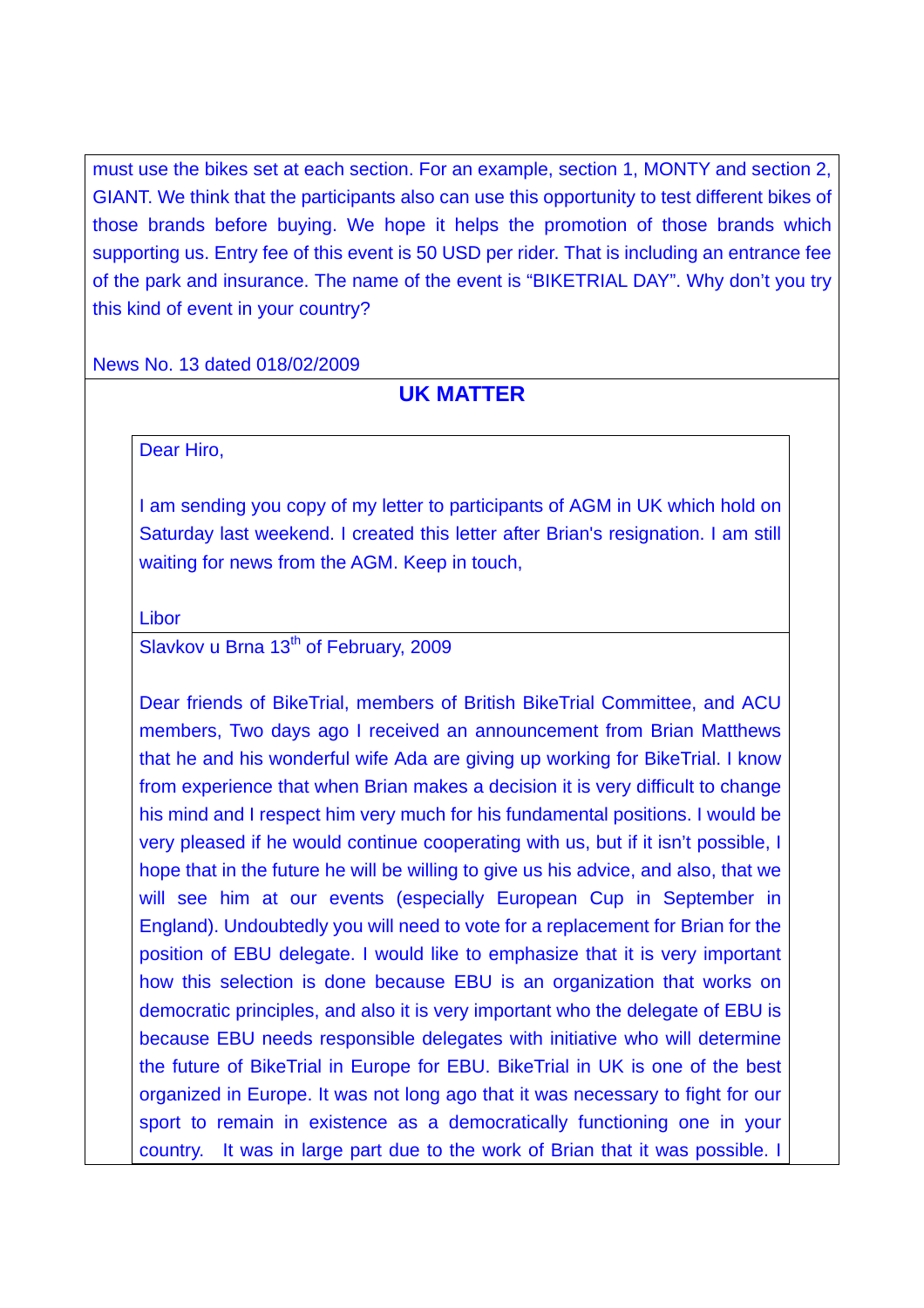hope that you will continue in this way. I also hope that ACU is the guarantee that our sport will be in the right hands. I wish you much success in your actions and I'm looking forward to further cooperation with you.

Libor Musil President of European BikeTrial Union

#### News No. 12 dated 018/02/2009



#### Dear Hiro

On 8 Feb(Sun), 2 shanghai Biketrial riders have made a Biketrial demo in Entertainment TV program《The Hole in the Wall》, which is made by Shanghai Media Group (SMG) and cooperated with Fremantle Media. This program have been broadcasted in Shanghai Dragon TV in China New Year and will be on the air in Entertainment TV channel at the weekend.

Some pictures as below: http://www.xbreaker.com/ArticleShow.asp?ArticleID=2337

Best Regards **Jason** 

#### News No. 11 dated 014/02/2009

**COMMENTS FROM EBU** 

Dear Federico,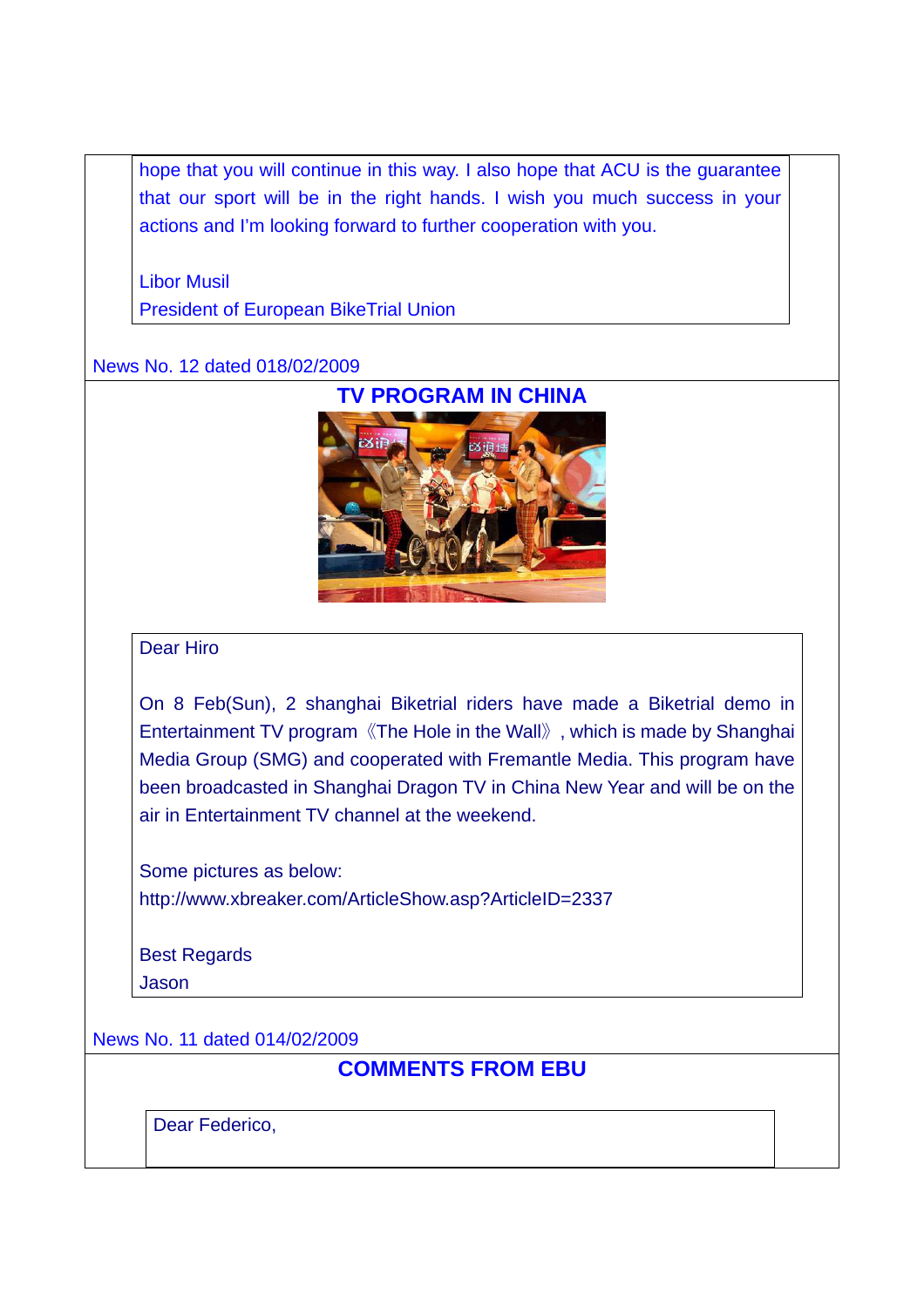Thank you very much for your very constructive e-mail which gives us a good overview. I have to emphasize and speak highly of your role and communication which was very helpful in the period when was internationally waken up Italian BikeTrial and the result of this period is European Cup 2009 in Italy. Thank you very much for your work and I hope to see you at our events in the near future.

Best regards

Libor Musil

Dear Giuliano,

Thank you very much for your e-mail. I remember very well our nice rendezvous in France last year where was practically set up our new cooperation. Please send us some details how you were appointed as the delegate and who are members of BikeTrial committee in your country now. Please do not hesitate to contact us if you need any help. I am looking forward to our cooperation about European cup 2009 and other future events.

Best regards, Libor Musil

News No. 10 dated 014/02/2009

## **NEWS FROM CANADA**

We got some information from Canada. We hope great success of their events (TRIALSWORX and 1<sup>ST</sup> NORTH AMERICAN BIKETRIAL CHAMPIONSHIP) in this Summer. You can check following.

Hi Hiro

How are you. We are busy getting ready for another exciting season. Our Trialsworx event in Whistler this year will be even more exciting. The Winter Olympics will start in Feb 2010 so that means our riders will have the opportunity to see all the preparations. Crankworx will be the largest summer festival before the Olympics.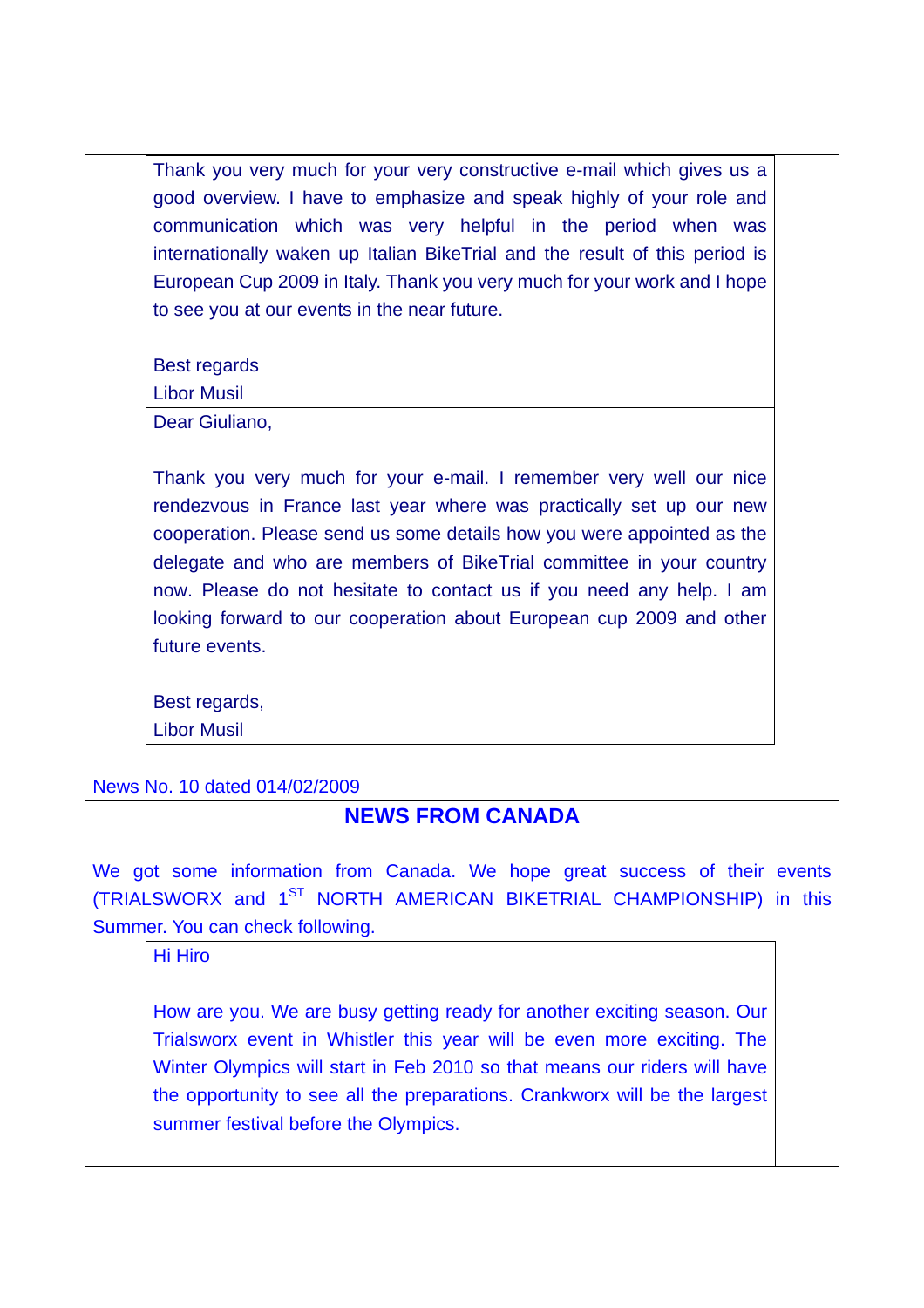We have started to look for some sponsors for this event and I was wondering if any of the pictures you took or film footage of Trialsworx ended up in any media. Magazines, WebPages etc. especially with the naturally splendid signs in them. I think they will sponsor our event again but would probably be impressed if they got some international exposure. Hopefully Craig will help with the marketing this year as that is what he does for a living. I am trying to put together a proposal for sponsors. Is it OK to use the CD's you sent? Is it ok if we make copies of them? Will you be coming to Trialsworx again this year? We would very much like to have you again. Are you expecting any riders to come to the 2 events? Vancouver and Whistler? We will send you some more information very soon.

Cheers from Shirley

Dear Shirley,

Thanks for your information. You can copy the DVD for your promotion. About the DVD volume 3, They (3 contents of MJ Biketrial video) are all my original video. If possible, please think about selling the copy even with very low price. Then it can be a little help for some budget of your activities. I will be glad if it helps you. I wrote my report about my last trip to Canada for one magazine. I will check it and send the copy to you.

Thanks for asking me about my attendance for the events. I am planning to go there with Yuna. So that you will have one Japanese rider (and one country) as the minimum for your events. If possible, I will bring some other riders. I hope many riders not only Japan but also the other countries will have interest in the events TRIALSWORX in Whistler and NABC at CPTA. I hope some delegates will help sending their riders to Canada. Please ask some help to Mr. Libor Musil of EBU. I also can help your events in many ways (idea of sections, results, etc.) if you need. Please try to get some riders from the South American area.

My side, I will ask BJU to promote the events in their website and some domestic magazines. They will try to inform their riders and help them to take part the events. If you send me your bank details, I (as BIU) will send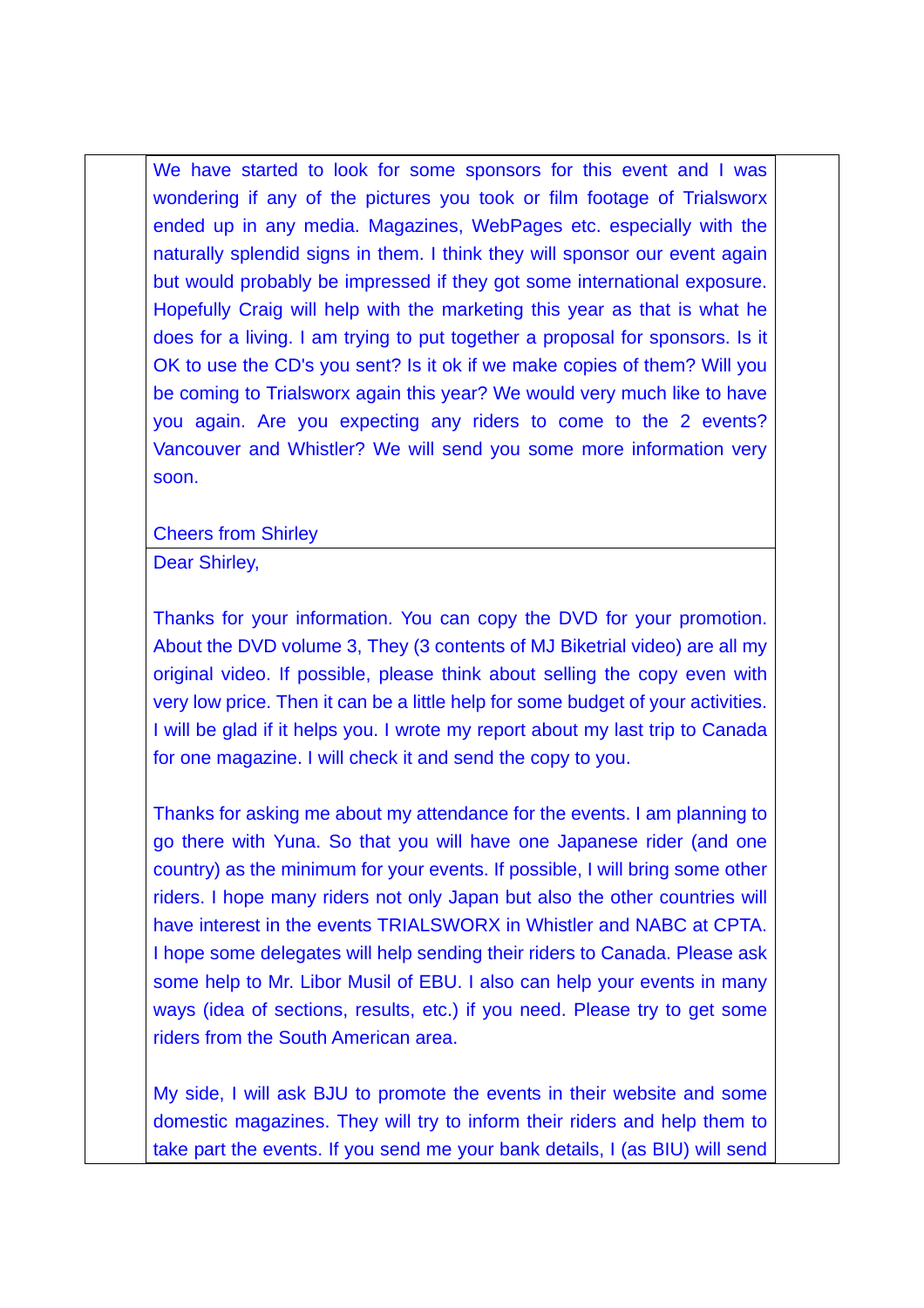you the prize money (at least 1,500 USD to support trip for the winner of NABC to WBC) soon.

I am already looking forward to see you and all my friends there.

Sincerely yours, **Hiro** 

News No. 09 dated 012/02/2009

### **BIKETRIAL ITALY**

We received mails from Federico and Gualeni as follows: It was only short time but we feel thanks to Federico for taking the delegate post for Biketrial Italy and we are happy to welcome Gualeni. We hope he will takes care of our sport in Italy with no problem.

Dear Hiro, dear Libor, dear friends,

I'm writing this message to officialize my resignation as italian delegate due to personal reasons (no worries: it's just a personal choice. No serious life problems). Mr. Gualeni Giuliano, who reads in copy, is going to replace me in this role. Please find all new details in order to switch them in your personal mailing lists and sites:

| <b>Name</b>    | <b>Gualeni Giuliano</b>                 |
|----------------|-----------------------------------------|
| <b>Address</b> | Via Manifattura, 4 25047 - Darfo Boario |
|                | Terme (BS)                              |
| Phone No.      | +39364529632                            |
| Fax No.        | +39364529632                            |
| E-Mail         | giuliano@biketrialitalia.it             |
|                |                                         |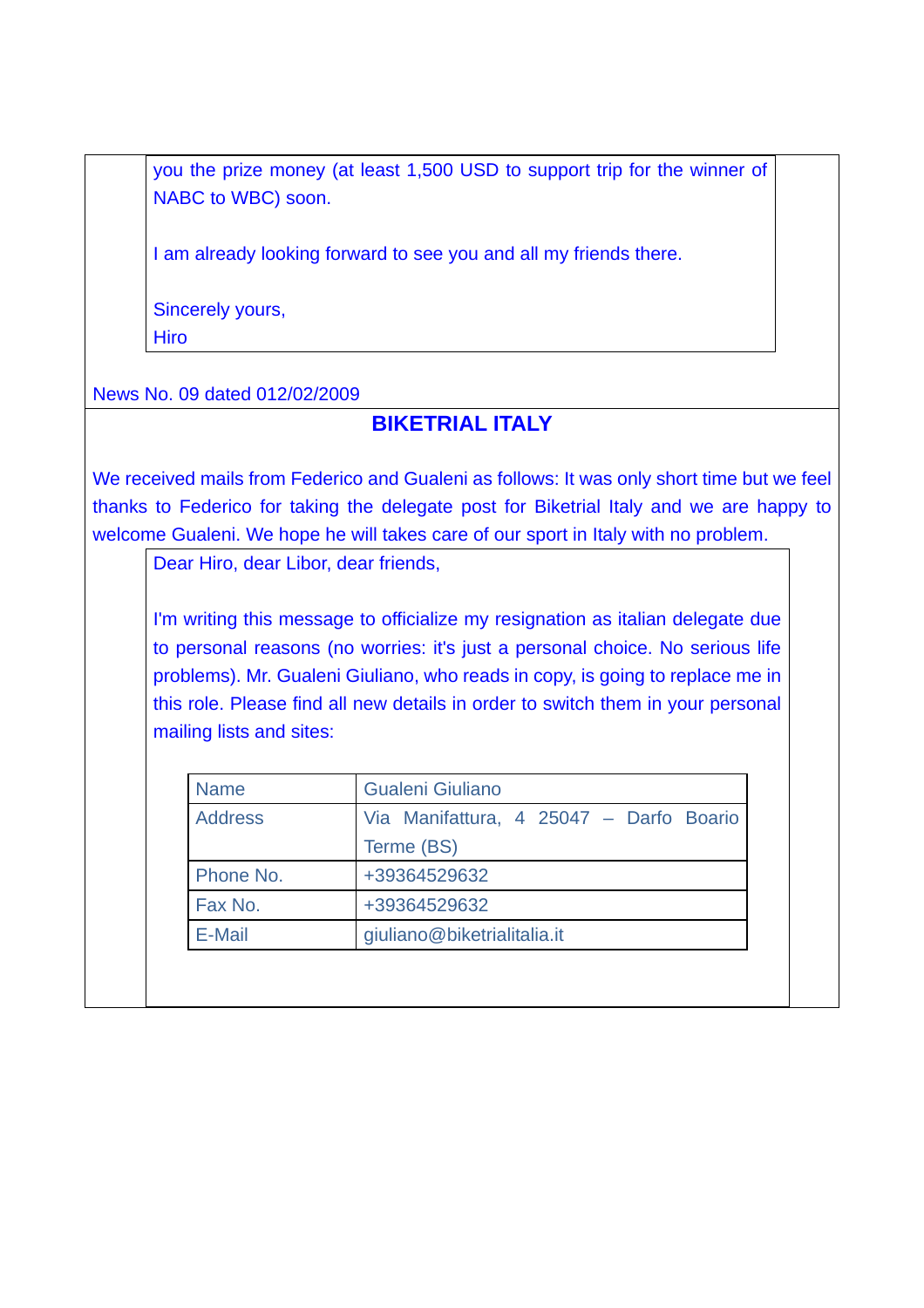Gualeni Giuliano Via Manifattura, 4 25047 – Darfo Boario Terme (Italy)

Dear Hirano, dear Libor,

Federico Tarchi is the current Italia BIU Delegate. His is substitution after Mauro Moioli and is responsible to three months. For reasons not completely understood, he does not want to continue serving as Delegate. The replacement procedure has been a surprise as the resignation. Federico was very fast.

I confirm my willingness to assume the post of Italian BIU Delegate. I accept. I know the BIU Constitution. I was at Blansko and La Tour de Schay with Federico Tarchi and Massimo Iacoponi. I have spoken with Libor. I hope that he remember. I must produce other documents for the substitution?

The European Cup on 28 June 2009 is CONFIRMED ! The race will be organized by my club and will be a good race.

Very sorry for the problem.

Sorry my very bad English. My next communication will be more detailed and well translated.

On receipt of your instructions will inform you of our country and our projects. I await your notices.

Giuliano Gualeni.

News No. 08 dated 011/02/2009

### **DECISSION OF BRIAN**

We got below mail from Brian today. He has been taking care of our sport for so long and there will be no our sport spread like today without him. He is one of the most well-balanced men in our group and we think that his motto was to satisfy most of people. That's why every time, his opinion was very important (I learned a lot from him). We do not know why he decided to retire. But if it was his decision, we only can say "thanks a lot for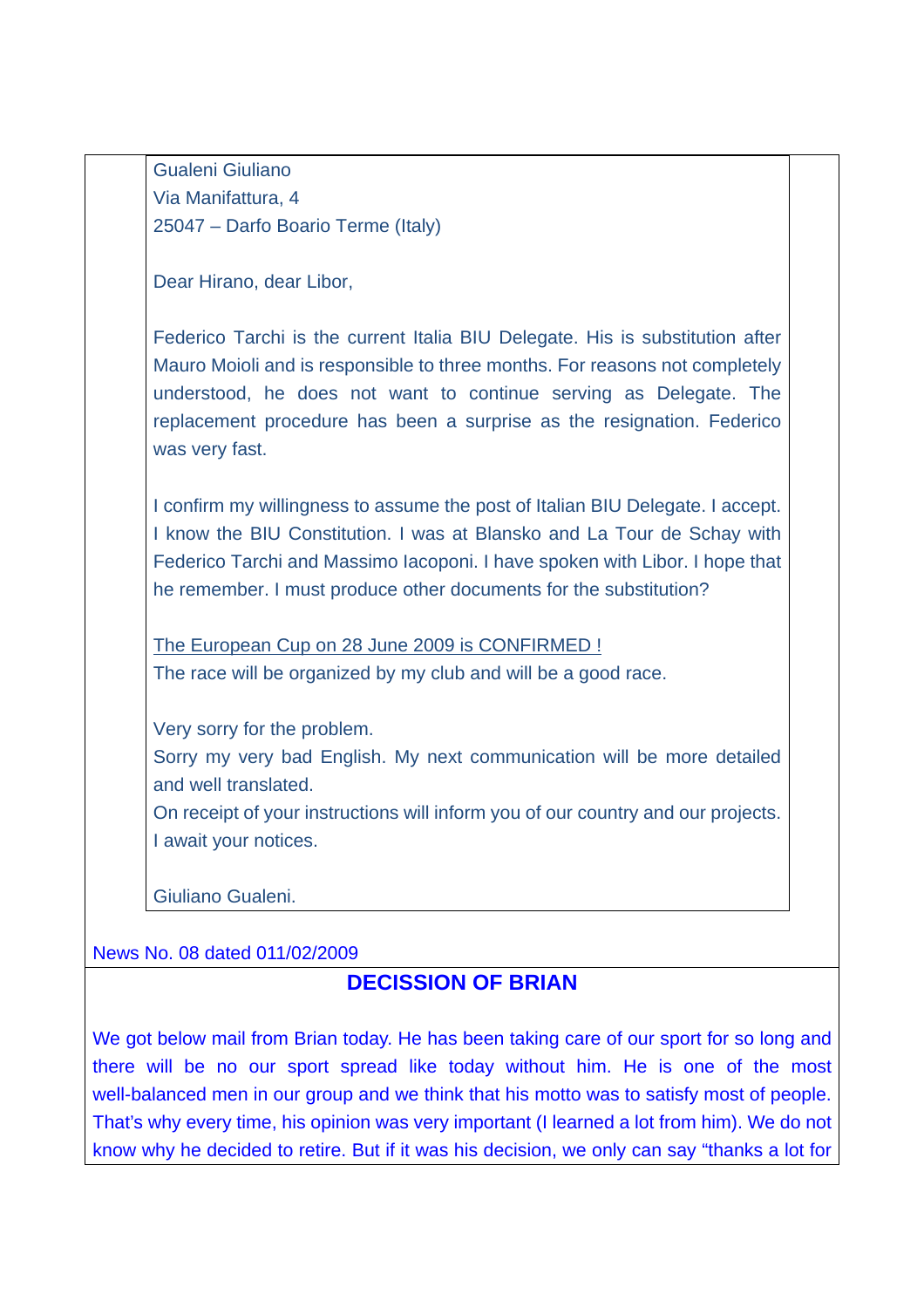your work for a long time and same to Ada for supported him for many years". Dear Hiro,

**Hiro, I have decided to "retire" from our sport of BikeTrial. There will be an Annual Meeting of BikeTrial UK on the 14th February. I think it is the perfect time for this decision. I no longer wish to continue at ALL levels. You will be advised of the new elected officials following the Meeting. Please find a new Treasurer.**

**Best wishes to all our friends in BikeTrial. Ada and Brian Matthews.**

News No. 07 dated 011/02/2009

## **ENTRY FEE**

This is the last thing to change of the rules for this year.

Dear Brian,

Could you give me your advice for the rules of ENTRY FEE?

RULES 2008

Entry will be free of charge for all categories except riders who are not in the selection for the National Team of the host countries. The entry (starting) fee will be 50 Euro as maximum for an event.

RULES 2009

Entry (starting) fee of a rider for an event is 25 Euro (10 Euro for the organizer. 10 Euro for the BNU. 5 Euro for BIU). The delegate must collect the fee from the rider in the entry list of his country and pay it to the delegate of the host country before start the  $1<sup>ST</sup>$  Jury meeting on Friday.

Sincerely yours,

Hiro

Dear Hiro

I agree that an Entry Fee should be paid by riders, but I am not sure that the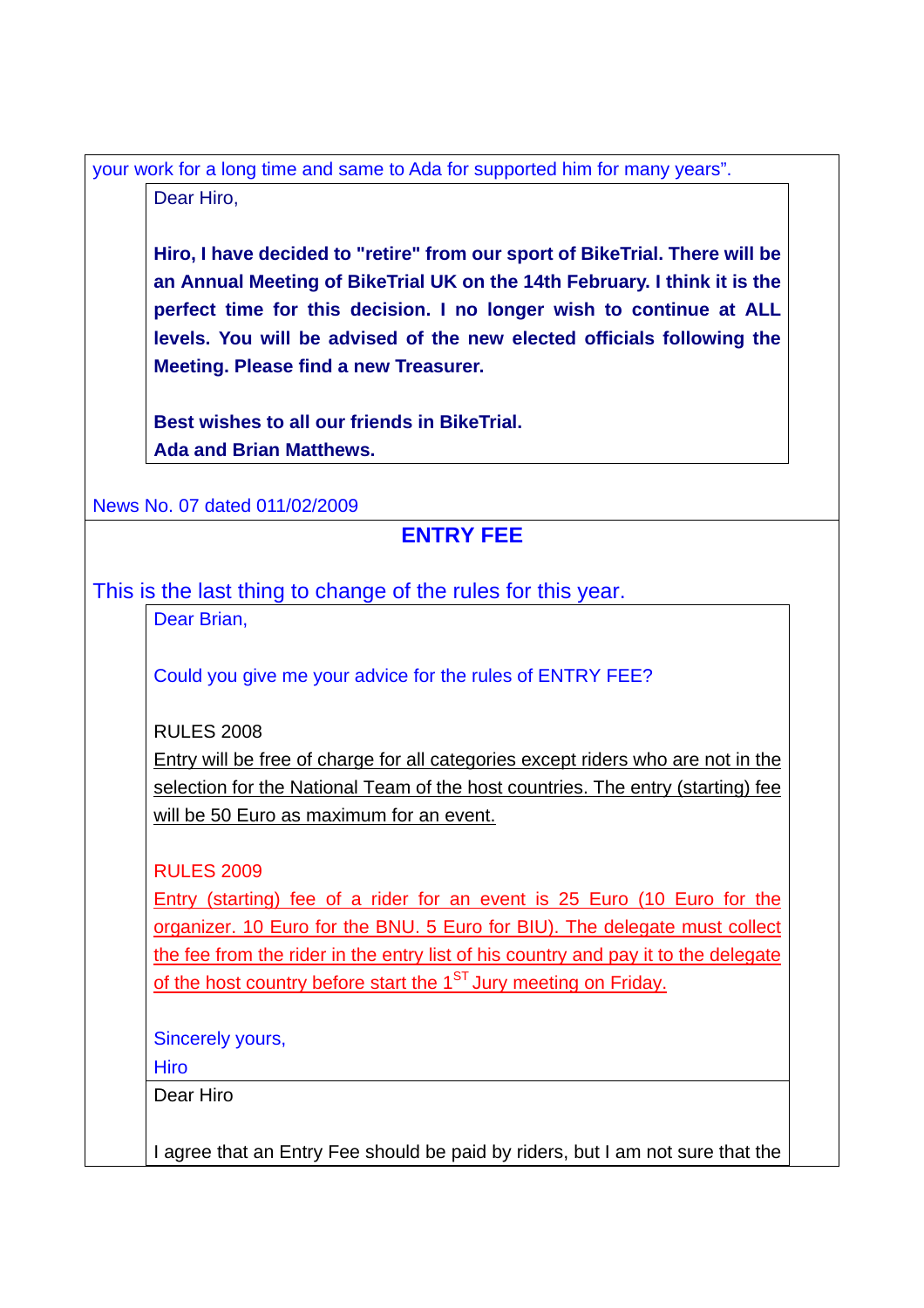younger Saturday riders should have to pay. Or it could be easier if all riders pay.

 $€25$  is OK

This should be collected by the Delegate when the Entry is made by the rider before he/she sends the complete list to the organizers. If the rider does not arrive at the event (unless good proof or a valid reason - injury etc.) he/she will lose the €25. This will help a little to make sure that the Riding List is closer in number to the Entry List.

Brian Matthews.

Dear Brian,

Thank you so much for your help. I think entry fee collected from all riders. I will wait for the other opinions.

Sincerely yours, **Hiro** 

News No. 06 dated 06/02/2009

## **INTERNATIONAL BIKETRIAL INDOOR EVENT IN SPAIN**

They are expecting to have BIU World Cup event (thanks!!!), but We are still not sure if the event become Euro level or World level. That is depends up on their budget. Any way we BIU and EBU can support it for their success. And we are forwarding our communication with Mr. Batlle for the event as follow.

Dear Hiro,

Ok, but I wait a few days please, it's not sure that realize, I have to present the budget, and really I see it very complicated. It will inform him soon.

**Thanks** 

Dear Angel,

I understand it. Take your time. And let me know when you are okay. The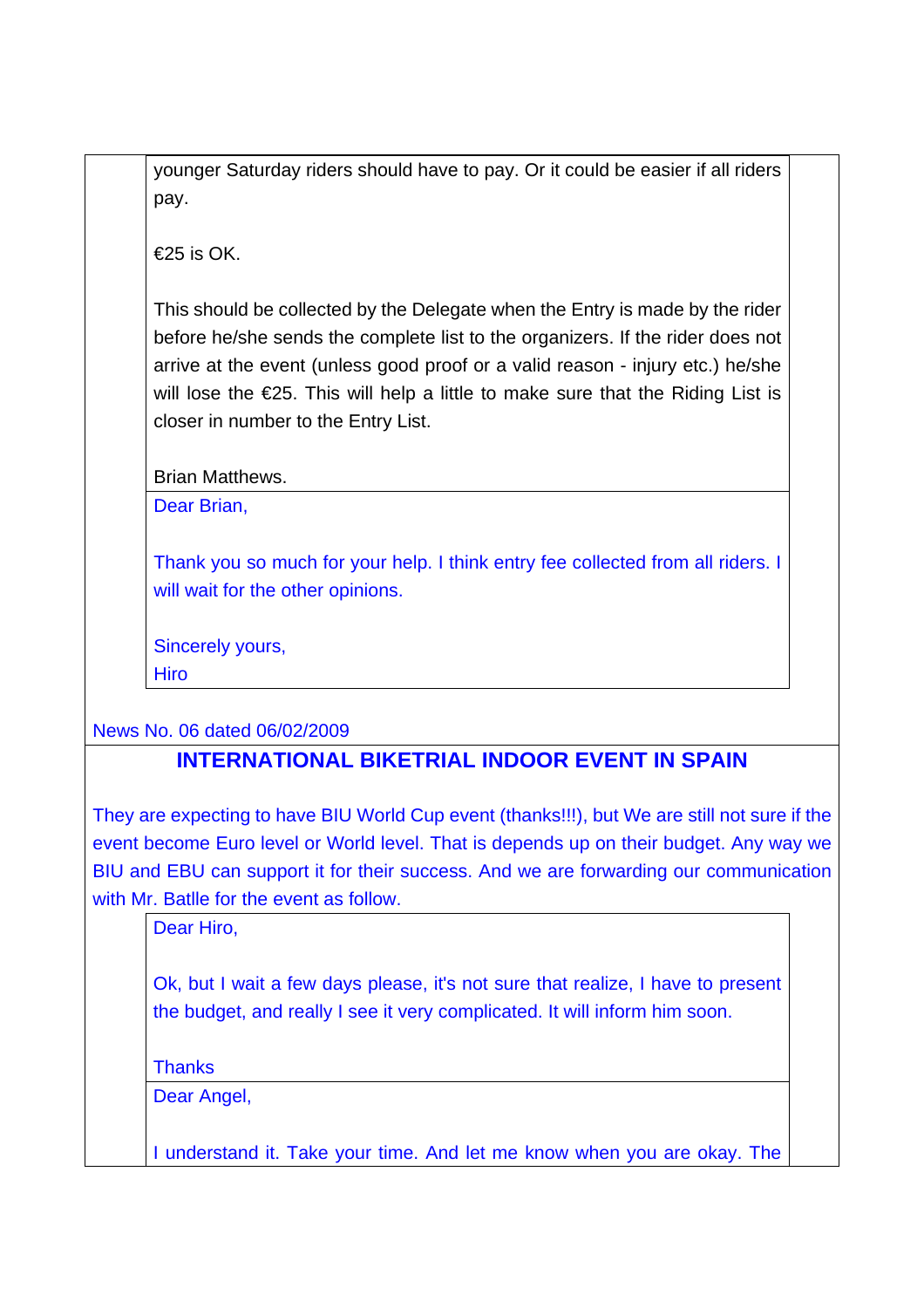sanctioning fee is 1,000 Euro. The prize money, If you want to give it only for top 3, that will be acceptable.

For your knowledge, the last year, we did 2 times World Cup in China. In May in Shanghai (Prize money was 3,000 USD for the 1st, 2,000 USD for the 2nd and 1,000 USD for the 3rd. Total 6,000 USD. Invited 6 riders: 1 from Canada, 1 from Japan, 1 from UK, 1 from Spain, 1 from Slovak. 1 from Singapore and a delegate). They also Invited 20 Chinese riders. I helped making all artificial sections. You can check it by the video from Marius (I sent the DVD to him).

And in September in Ping Tang (Prize money 2,000 USD for the 1st, 1,500 USD for the 2nd and 1,000 USD for the 3rd. Total 4,500 USD. Invited 5 riders: 2 from Canada, 1 from Spain, 2 from Japan). They also invited 30 Chinese riders. It was an outdoor event and I made half sections (and half by Jason), and adjusted the level of all sections. You can also check the video from Marius (I sent the DVD to him).

Sincerely yours, Hiro

Dear Libor.

I'm Àngel Batlle, from Torredembarra<Tarragona<Spain. Now I am the manager of taking the administration in Spain. I am trying to realize a Spain Indoor Cup, in Tarragona, the following day of the Trial Indoor with motorbike, this way it's more economical of organizing.

But, the organizer request me to know that is necessary to do a European or World Indoor Cup. I need to do a budget. How much have to pay EBU? There are some prices stipulated for the prizes of the riders? And other possible expenses?

**Thanks** 

Administración BUE Biketrial Unión Española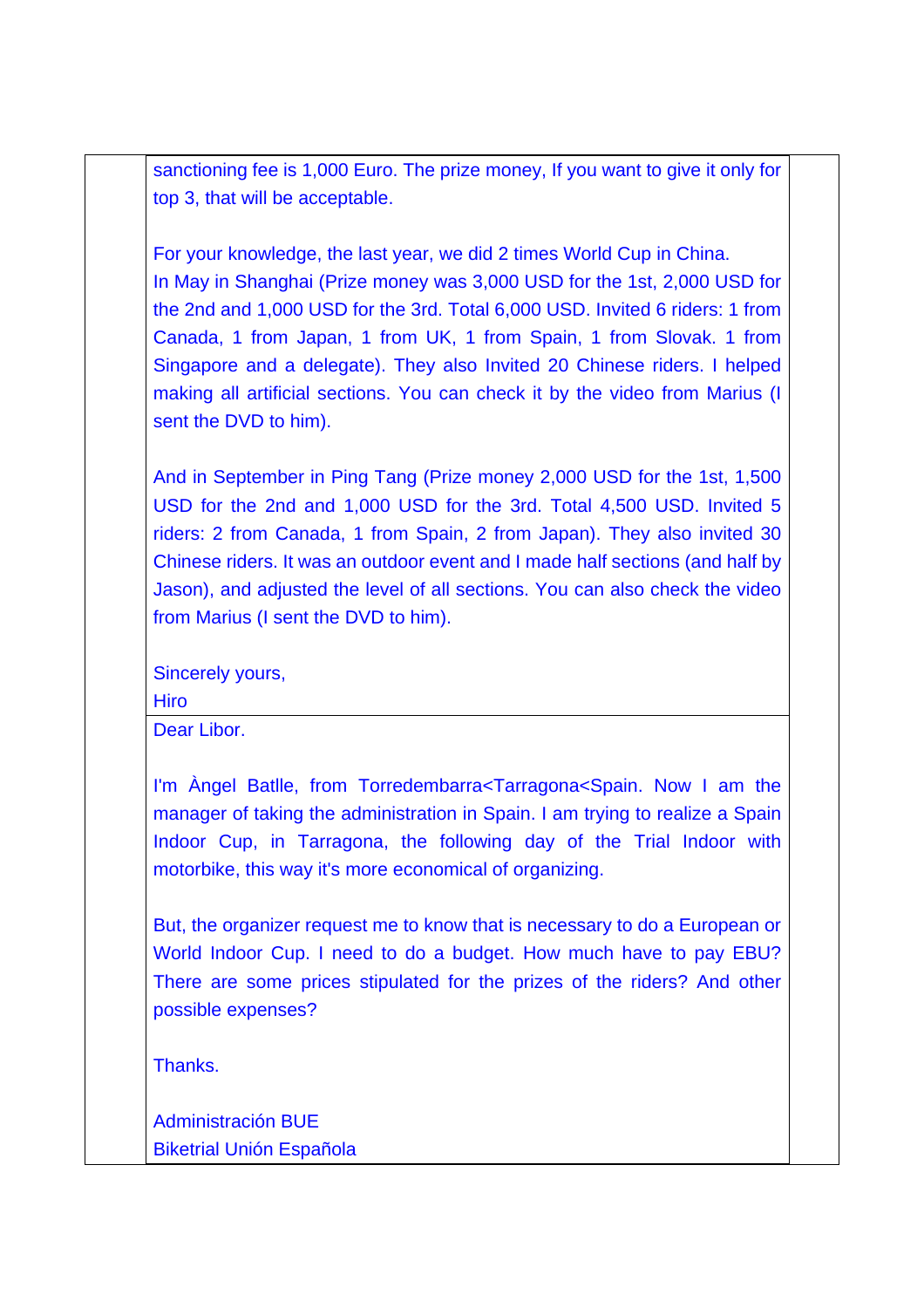#### Dear Angel,

Thank you very much for your e-mail as well as for your enthusiasm and effort to organize a new international event 2009 in Europe. We understand from your correspondence with Mr. Hiroshi Hirano that date of this even is planed for 05/07/2009. Second event of European Cup 2009 will take place 28/06/2009 in Italy what is just one week before your event. E.B.U. committee supports the idea that your indoor event will be organized under B.I.U. and called World Indoor Cup 2009. We can read from your communication in BIU News that this idea is supported by B.I.U. and it is also very good for European best riders to have a world event in Europe this year as well. Please do not hesitate contact us if there is anything we can help you in this way. We are very glad for this opportunity for our riders and we wish you good success in preparation of this international indoor event.

Best regards,

Libor Musil

News No. 05 dated 06/02/2009

## **BIU INFORMATION CD**

We are planning to send BIU INFO CD to all delegates about 25/February. The contents will be as follows.

- 1. BIU 2009 INTERNATIONAL TECHINICAL RULES
- 2. BIU 2009 INTERNATIONAL EVENT CALENDAR
- 3. BIU ADDRESS LIST

4. Etc.

…And a DVD with some video clips may be included. (we hope)

News No. 04 dated 05/02/2009

## **BIKETRIAL INDOOR IN SPAIN**

We got the answer from Mr. Batlle about their indoor event. We had 2 World cup events last year in China. And they were very good events. We are very glad to have one (in Europe) for this year.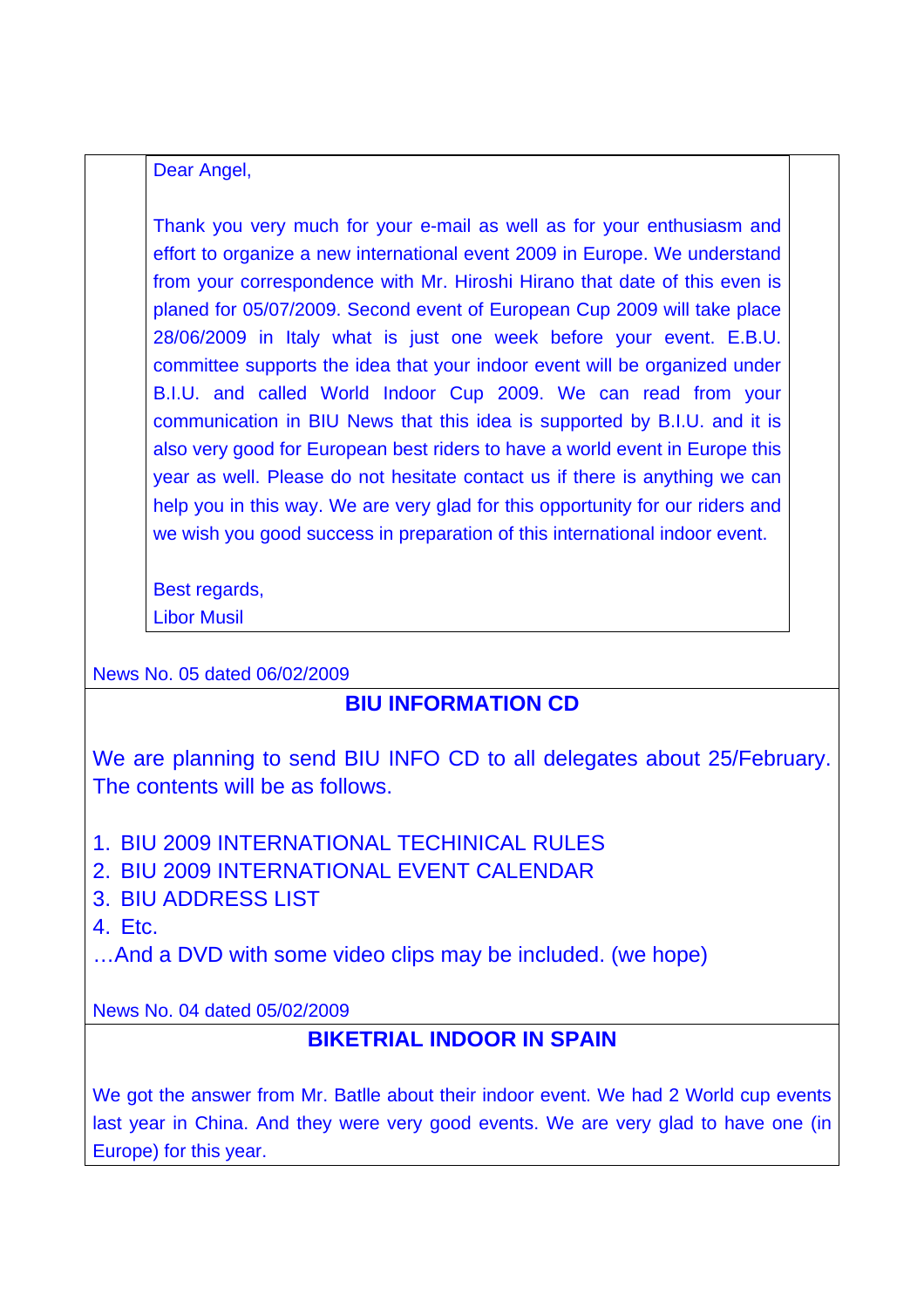Thank you very much Hiro! OK, The race will be on the July 5, the following day of the Trial Indoor with motorbike, in Tarragona city, in the theatre "Camp de Mart". I have some demonstrations there some years, and it's a very good place. The entry for the public will be free.

Thank you very much, I will be employed at it.

Dear Angel,

Thanks for your information about the event. Please check below (name of the event, date and place). If they are okay, then I will send the event agreement to Marius. The invoice of the sanctioning fee will be sent to Marius after I received the agreement that you signed.

EVENT: WORLD BIKETRIAL INDOOR CUP DATE: 05/JULY/2009 PLACE: CANM DE MART. TARRAGONA CITY. SPAIN

Sincerely yours, Hiro

News No. 03 dated 05/02/2009

# **BIKETRIAL INDOOR IN SPAIN**

## We got a mail from Spain about INDOOR event. That is wonderful! Dear Hiroshi.

I'm Àngel Batlle, from Torredembarra<Tarragona<Spain. Now I am the manager of taking the administration in Spain. I am trying to realize a Spain Indoor Cup, in Tarragona, the following day of the Trial Indoor with motorbike, this way it's more economical of organizing. But, the organizer requested me to know that is necessary to do a World Indoor Cup. I need to do a budget. Marius Mollà, attach me these documents, they are correct? It's possible to be minor the prizes? Is he a necessary doctor in the ambulance? How much have to pay EBU or BIU? And other possible expenses? Sorry for my bad English, I study again now. Thanks.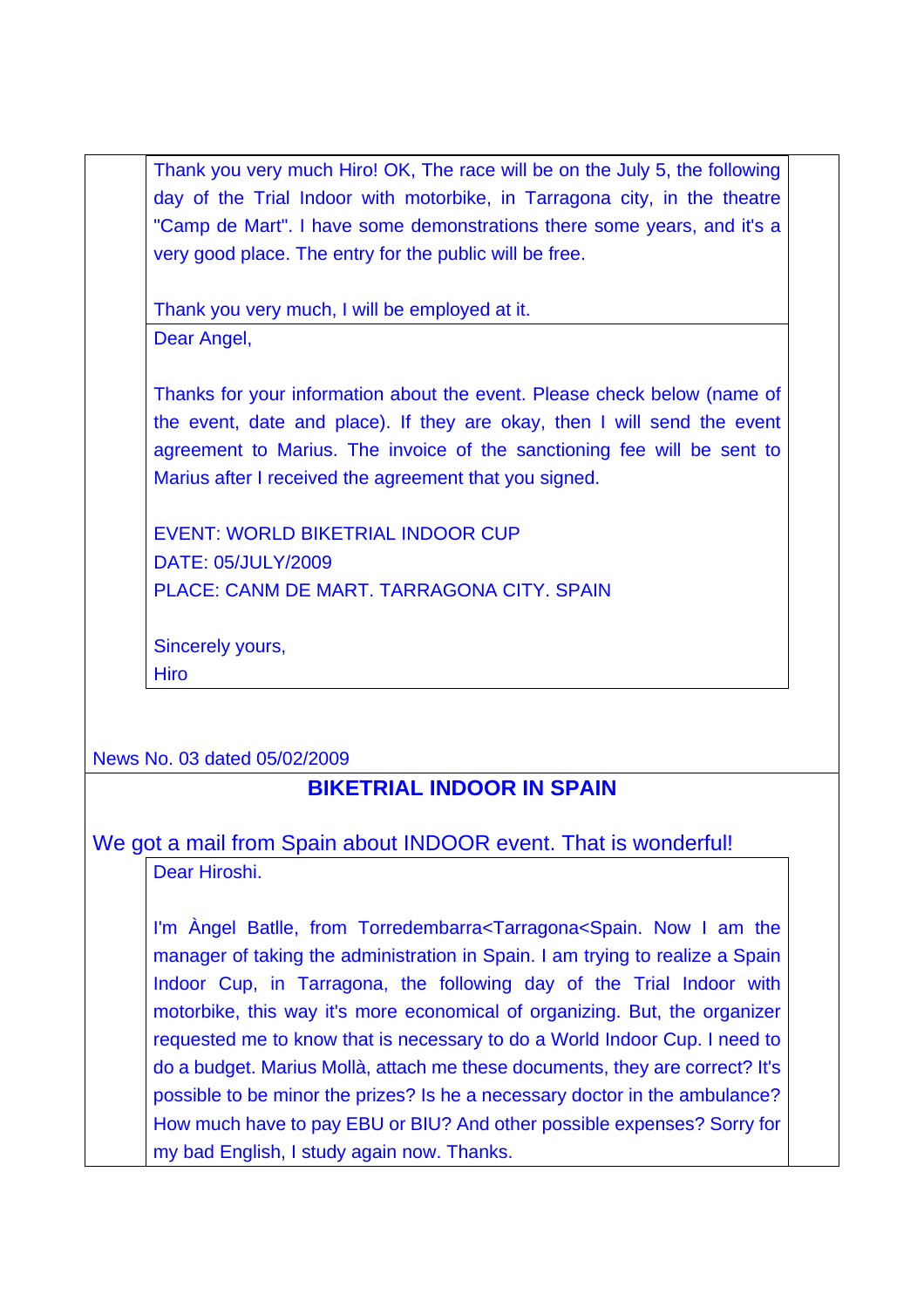Administración BUE Biketrial Unión Española

Dear Angel,

Thanks for your mail. You have some choices for your event. (1) INDOOR NATIONAL LEVEL (2) INDOOR INTERNATIONAL LEVEL

If you choose (2), then there are 2 kinds. (1) INDOOR EUROPEAN LEVEL (EBU) (2) INDOOR WORLD LEVEL (BIU)

If you choose (1), please contact to Mr. Libor Musil of EBU. The contact details as follows.

EUROPEAN BIKETRIAL UNION NAME: LIBOR MUSIL ADDRESS: U Splave 1419, CZ-684 01 Slavkov u Brna, Republic Czech PHONE: 602-564-266 FAX: 420/544/221 110 E-MAIL: libor.musil@LIKO-S.cz

If you cheese (2), as you see the additional rules for World Indoor Cup, you should keep it (I can negotiate only about the prize money thing. The rest is necessary to keep the event level at least) and need to sign on the agreement. Please let me know the place and the date of the event. Then I will send the agreement to the delegate of your country (Marius Molla). Sanctioning fee of a World Indoor Cup is 1,000 Euro (It will be raised from 2010). I will wait for your answer.

Sincerely yours, **Hiro** 

News No. 02 dated 04/02/2009